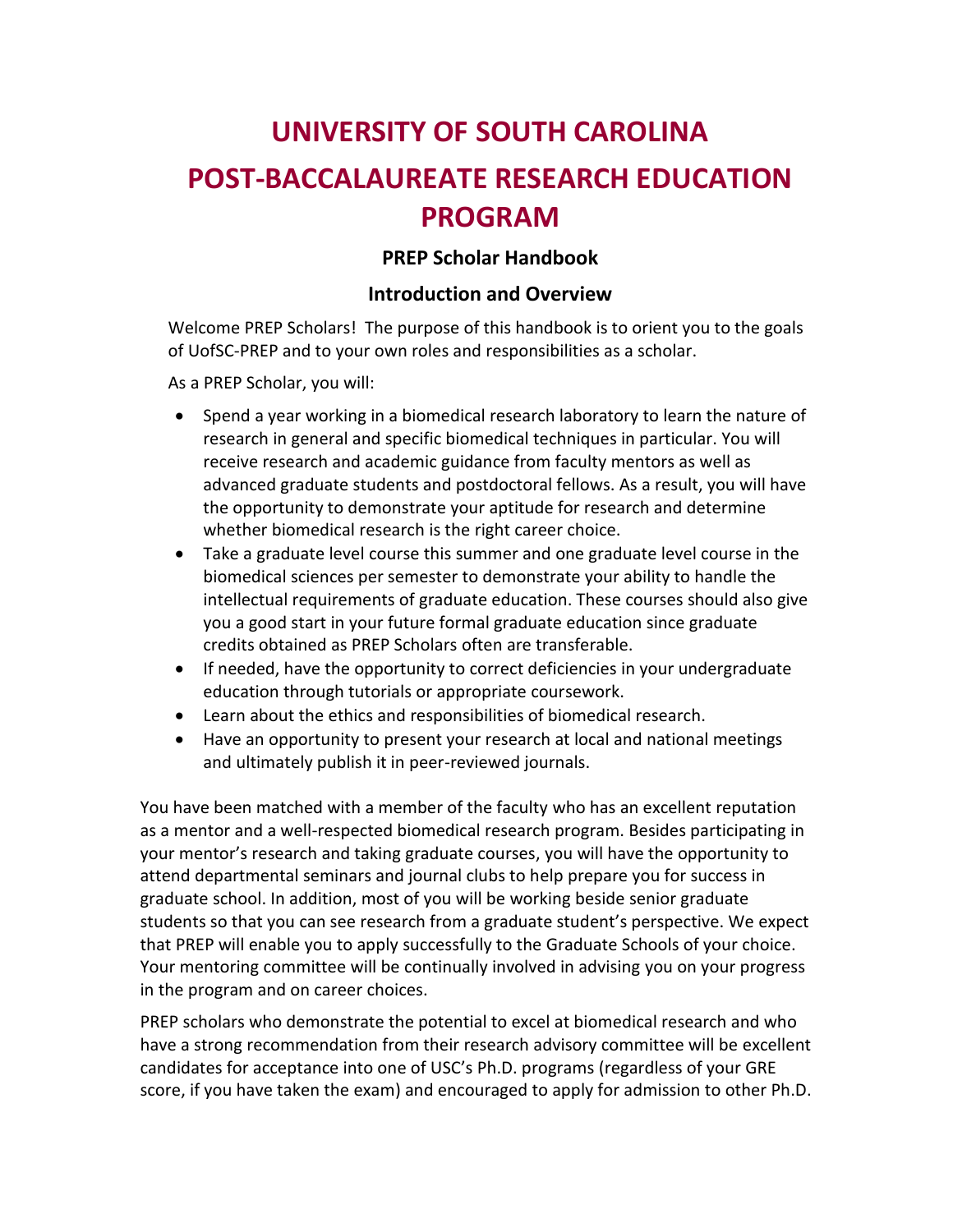programs as well. Indeed, most of our PREP graduates go on to prestigious graduate programs around the country. Furthermore, we anticipate that your laboratory research experience and graduate coursework will not only ensure your acceptance into a graduate program, but also will shorten the time needed to complete the Ph.D. degree.

Schools to which UofSC PREP Scholars have recently been admitted for doctoral education:

- Albert Einstein College of Medicine, New York
- New York University
- **•** Brown University, Providence, Rhode Island
- Georgetown University, Washington
- **•** Emory University, Atlanta
- University of Virginia, Charlottesville
- University of Maryland, Baltimore
- University of Alabama Medical School, Birmingham
- Duke University, Durham, North Carolina
- University of California, Santa Barbara
- University of California, Santa Cruz
- Louisiana State University, Baton Rouge
- Ohio State University, Columbus, Ohio
- Michigan State University, East Lansing, Michigan
- New Mexico State University, Las Cruces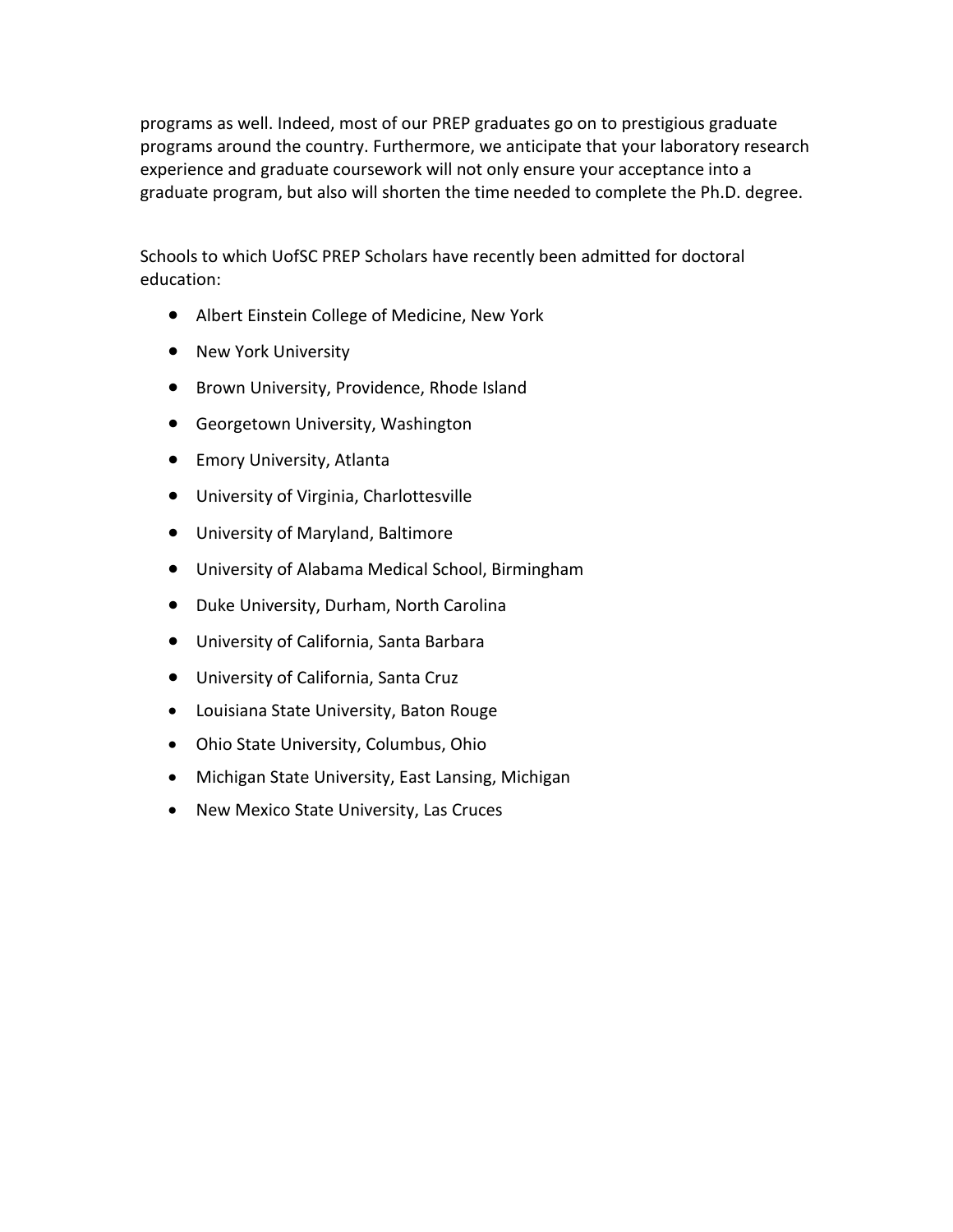## **Contact and Financial Information**

### Direction of UofSC PREP

Drs. Bert Ely, Alissa Armstrong and Richard Hunt are the directors of PREP.

| Dr. Bert Ely     | ely@sc.edu                              | (803) 777-2768 Main Campus                              |
|------------------|-----------------------------------------|---------------------------------------------------------|
| Dr. Richard Hunt |                                         | richard.hunt@uscmed.sc.edu(803) 530 1901 Medical School |
|                  | Dr. Alissa Armstrong ararmstrong@sc.edu | (803) 777 9621 Main Campus                              |

## Financial Support

As a PREP scholar, you will receive an annual salary that is paid at the rate of \$560 per 40 hour week. UofSC PREP will pay your tuition and provide optional medical insurance. Paychecks are issued twice per month on the 15th and the last day of the month. Usually, your first check will be a month after you start the program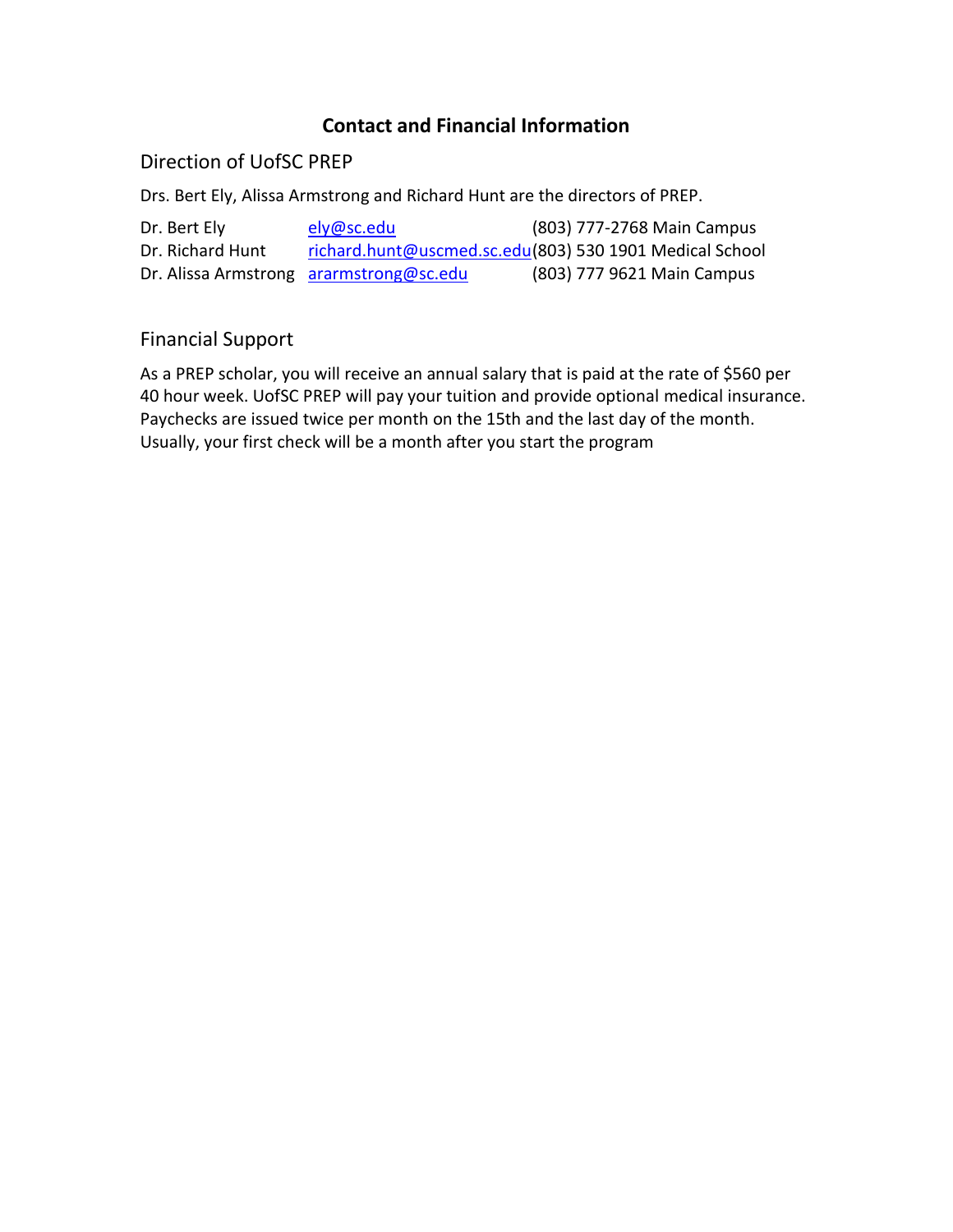### **Program Components**

#### **YOUR ADVISORY COMMITTEE/EVALUATION OF YOUR PERFORMANCE**

You will have an advisory committee consisting of your mentor and Drs. Armstrong, Ely and Hunt who will evaluate your strengths and weaknesses and guide the progress of the apprenticeship. Your committee will meet with you regularly (at least once per semester) to evaluate progress. During these informal meetings, you will start by giving a short presentation on your research progress, followed by any questions and suggestions from the committee.

#### **YOUR RESEARCH LAB**

The core of the PREP is a 30-hour per week experience carrying out independent research in your mentor's laboratory. It is intended that you envisage yourself as an essential part of your home laboratory's research effort. You are expected to attend and participate in lab meetings. You will be given your own space in the laboratory or a nearby office, and access to computers. By the middle of the first semester, you should have learned basic laboratory techniques and be engaged actively in a research project. By the end of your PREP experience, you should have some significant research accomplishments. Many PREP scholars have been co-authors on research publications and most of the 2019-2020 cohort were working on papers by the end of their program.

Publications by UofSC PREP Scholars are listed [here](https://sc.edu/study/colleges_schools/medicine/education/graduate_programs/biomedical_sciences/phd_program/prep_program/success_stories/index.php)

#### **PREP MEETINGS**

All PREP Scholars will attend meetings every two or three weeks. These meetings will serve four purposes:

- to provide opportunities for PREP scholars to talk about their research
- to provide opportunities to PREP scholars to interact and establish networking relationships
- to provide a forum where students can learn about graduate school and strategies for success in PhD programs
- and to provide a structure that adds cohesion to the program and a forum for dealing with issues as they arise.

At these PREP meetings, we often have a guest speaker.

#### **OTHER RESEARCH ACTIVITIES**

Like regular graduate students, you are encouraged to attend and present at local and national meetings and workshops in order to convey your findings to your academic colleagues and gain visibility in the biomedical sciences job market. Funds are available to cover the costs of travel to at least one scientific meeting per year.

#### **SEMINARS**

The Biology and Chemistry (Biochemistry) Departments in the School of Arts and Sciences, the Department of Drug Discovery and Biomedical Sciences in the College of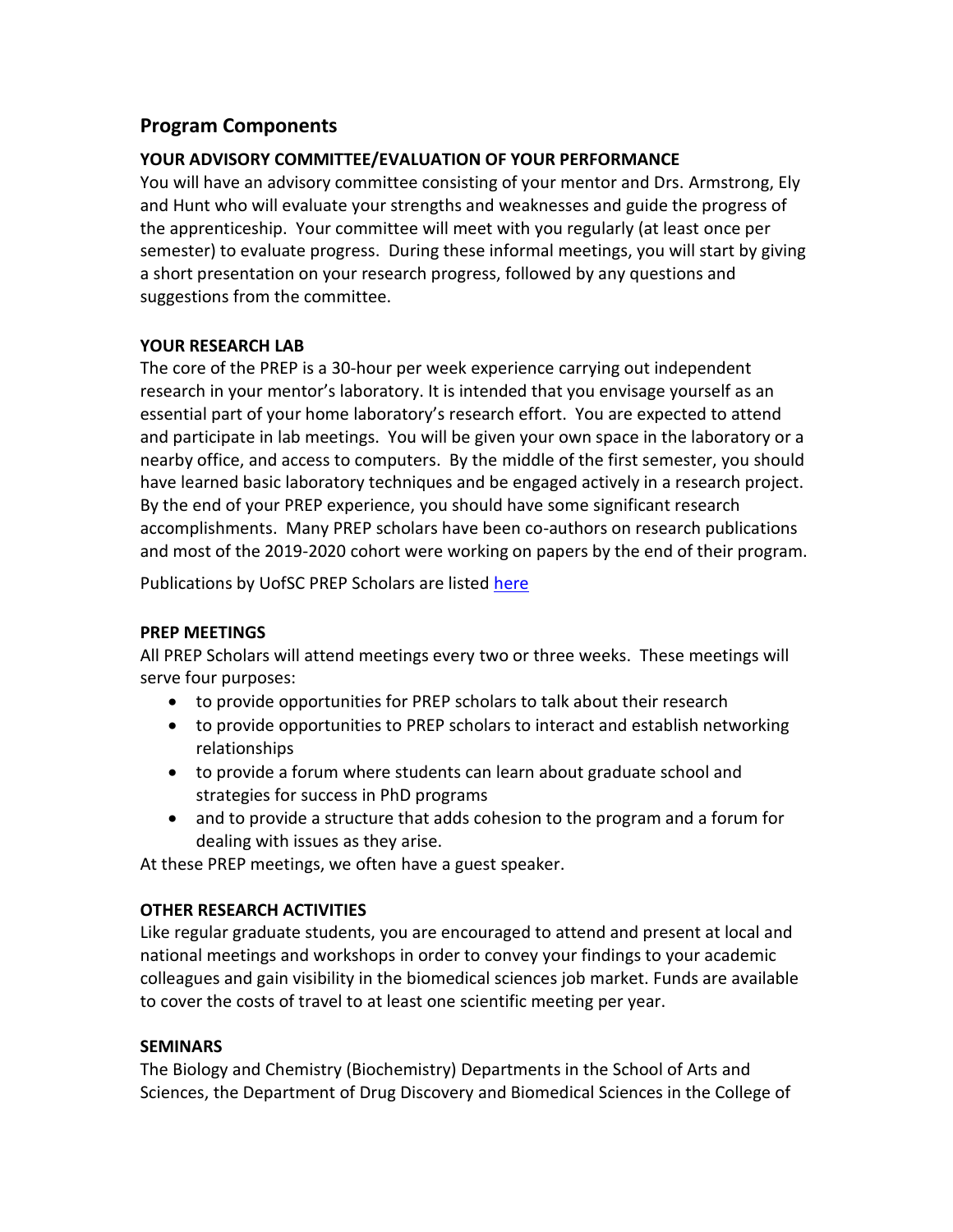Pharmacy and the UofSC School of Medicine have weekly seminar series (plus additional seminars). In addition, there are seminar series presented by the Graduate Students on their work. PREP scholars are encouraged to attend these seminars.

#### **COURSEWORK**

Each scholar will have his or her program tailored to their individual needs. After the summer Biotechnology course, it is expected that each scholar will enroll in a 3 credit hour course each semester. In addition, there will be a research ethics course in the fall. You must also take all of the appropriate laboratory safety and hazardous materials courses that UofSC mandates for all researchers.

The Biotechnology course (BIOL 655) in the second half of the summer session and the ethics course are the only mandatory courses in UofSC PREP. All other courses are decided by you and your advisory committee according to your educational needs. BIOL 655, which is taught by Drs Ely and Hunt, allows the directors of the program to assess your preparation for graduate school. It will probably be the first graduate level course that you will have taken.

In discussion with their advisory committee, PREP scholars will indicate where their own interests lie, but it is essential that they have a basic grounding in biomedical science. It is expected that you will earn a B or better in each of your courses. If you are concerned about your coursework, please inform your faculty advisor and Dr. Ely immediately to help devise a plan that will allow you to learn the course material and earn the desired grade.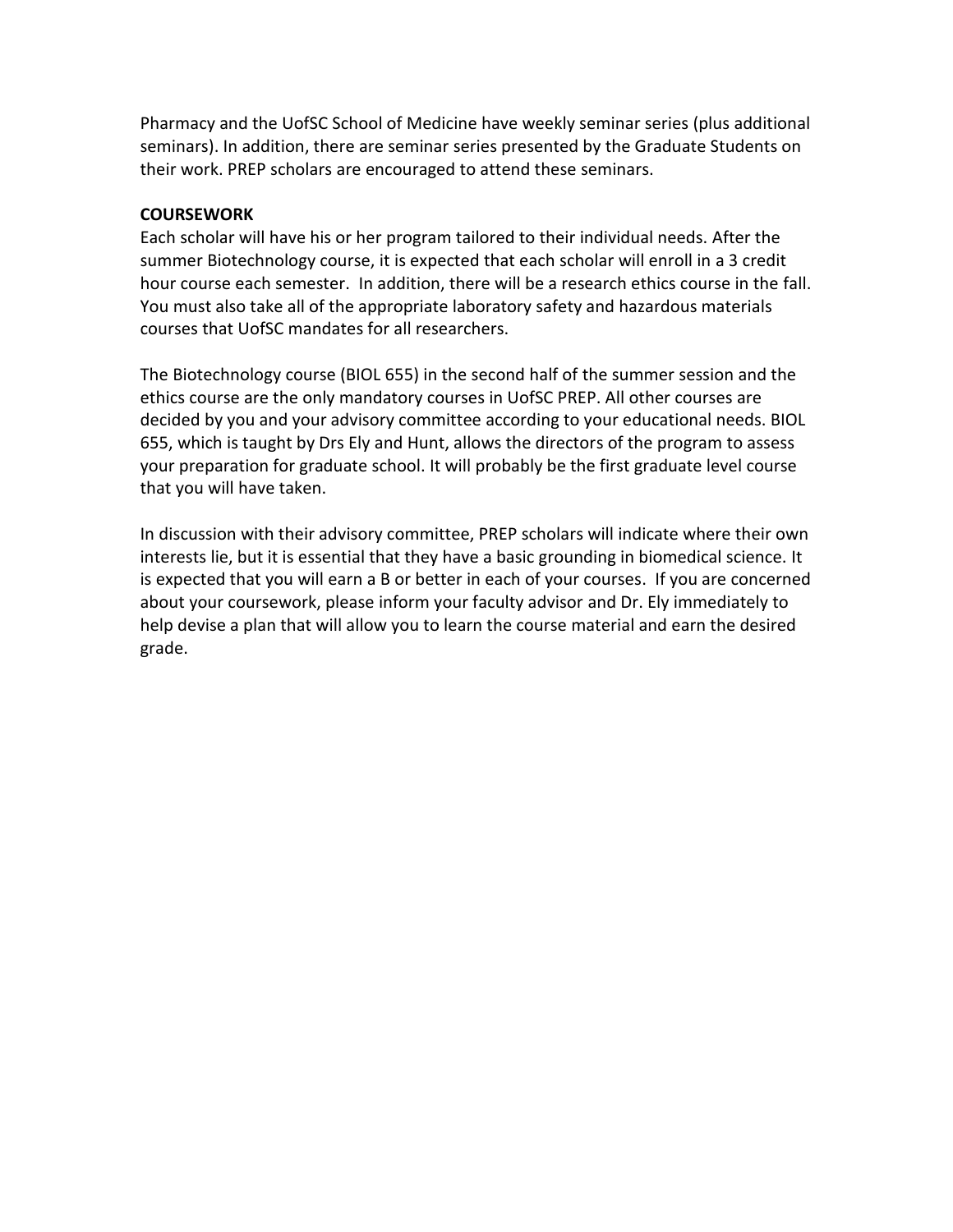## **To Do (Getting Situated at UofSC and in Columbia):**

#### **IMMUNIZATIONS**

You cannot do much at UofSC (no registration, no student I.D and no money) until you have met the immunization requirements for measles and rubella. If you have already received these shots, you will need to bring a photocopy of your medical record to the Thompson Student Health Center (behind Russell House) and fill out a simple form. If you are not immunized, you will need to set up a time to do so. For more information call 803-777-9511 or go to:<http://www.sa.sc.edu/shs/tshc/immunizations.shtml>

#### **CITIZENSHIP/RESIDENCY VERIFICATION**

You will have no money, ID, or classes without first verifying your citizenship or legal residence with the university. In 2008, the South Carolina Legislature passed a law requiring "…that lawful presence in the United States is verified before enrollment at any public institution of higher education." So if you are a US citizen, please bring your official US birth certificate, US passport, or other approved document with you when you move to Columbia and be prepared to present it for verification either in person or via fax. Permanent residents should bring their immigration (green) cards. For a full list of appropriate documents and more information about the verification process, please go to the following website:

<http://registrar.sc.edu/html/citizenshipverification.stm>

#### **SELF SEVRICE CAROLINA REGISTRATION**

Self Service Carolina, our online system, is very important in your life as a PREP Scholar. You will use it to register for your courses, check your grades, update your W-4, check your upcoming paychecks, and much, much more. To access Self Service Carolina, please follow the directions below:

First time student users should go here and follow the directions: <https://my.sc.edu/>

After your first use of the system, you will log in using your VIP ID. You should be able to find your VIP ID in your graduate school acceptance letter.

#### **BANKING SERVICES**

Membership at Carolina Collegiate Federal Credit Union is available to all students of the University of South Carolina. For more information, go to<http://www.carolina.org/>

There are other banks in the area such as Wells Fargo, Bank of America, etc. which you can find by doing an internet search or looking in a Columbia area phonebook. If you have any problems obtaining a bank account, please see Dr. Ely. You must have a bank account for direct deposit of your paycheck.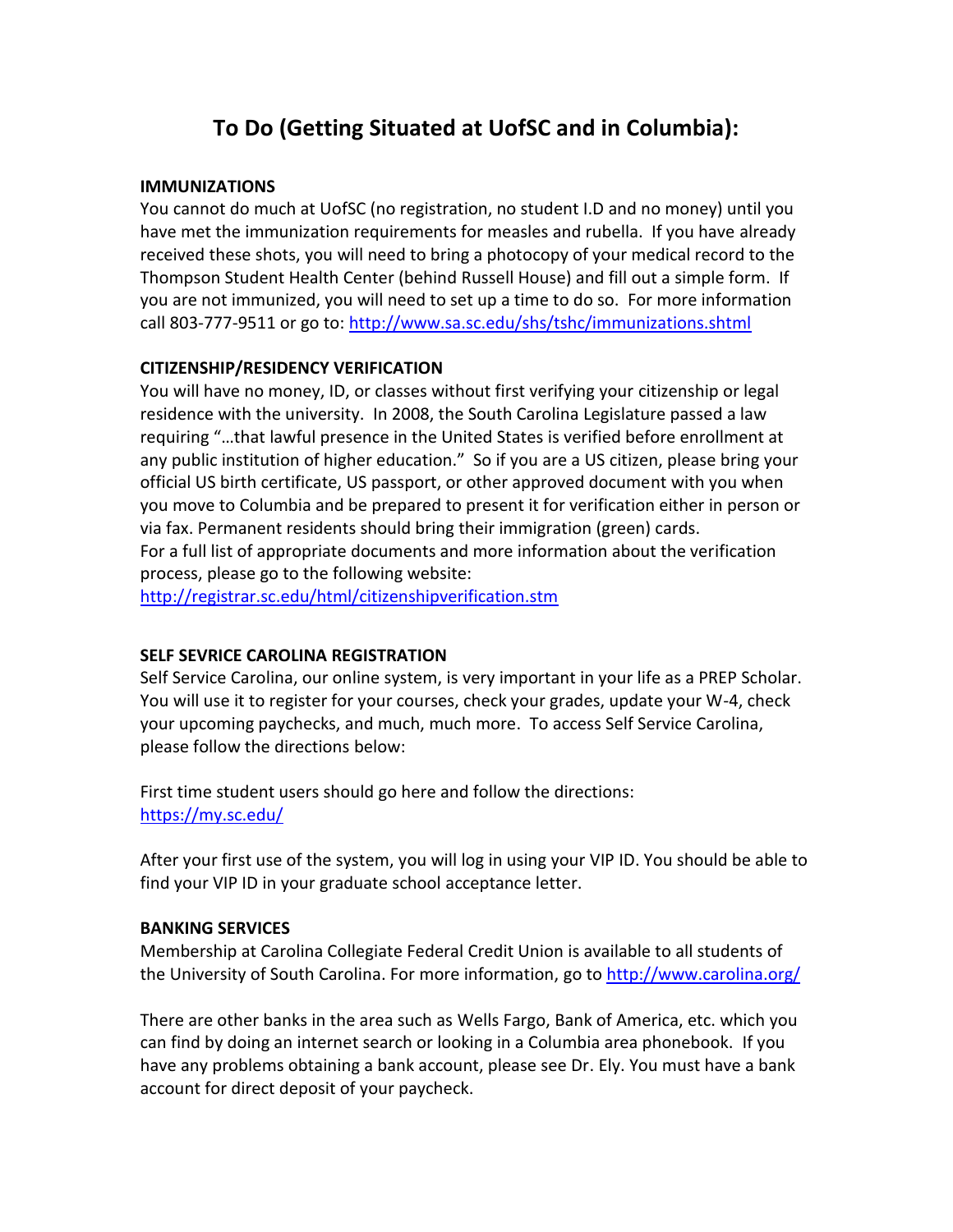#### **STUDENT IDENTIFICATION CARD**

One of the first things you should do is get your South Carolina ID. These can be obtained at the Carolina Mall, which is located on the bottom floor of Russell House (the Student Union). You will need your ID to check out library books, attend athletic events, and other university functions. PREP Scholars based at the School of Medicine should obtain a VA campus ID from the Auxiliary Services office in the basement of building 3.

#### **PARKING/VEHICLE REGISTRATION**

It currently costs between \$280 and \$340 per semester to park in one of the garages, but many consider it to be well worth the money. If your finances are really tight you can pay \$75 a year to park in designated student parking lots, which fill up VERY QUICKLY. There are outlying lots from which shuttle buses bring students onto the main parts of campus. In addition, many apartment complexes near the main campus offer a shuttle to the Horseshoe area; however, these often only operate during the official semesters.

The Parking Services Office is located on the bottom floor of the Pendleton St garage and you can get information about parking here. For more information call 803-777- 5160 or go to: [http://www.sc.edu/vmps/park.html.](http://www.sc.edu/vmps/park.html)

Scholars based at the School of Medicine campus can obtain a VA campus parking permit from Auxiliary Services. Please note which parking areas are available at the VA campus to School of Medicine students and employees. Parking in the wrong lot can lead to fines.

#### **ESTABLISHING SC RESIDENCY**

Details can be found here: [http://www.sc.edu/bursar/residency.shtml.](http://www.sc.edu/bursar/residency.shtml) For tuition purposes, you qualify for in-state tuition since you are a full time UofSC employee. If your account shows that you are being charged out-of-state tuition rates, please contact Dr. Hunt or Dr. Ely immediately. They will certify to the residency office that you qualify for in-state tuition rates.

#### **EMAIL**

All PREP Scholars will be assigned a university email account

#### **LOCAL UTILITY INFORMATION**

You will need to contact the appropriate utility companies to turn on your service after you obtain a house or apartment. Please note that the companies listed below are not the only utility companies available in Columbia, rather they are just a sampling, and UofSC does not endorse any particular company. For a more comprehensive list of companies, please check a Columbia area phonebook or search the internet.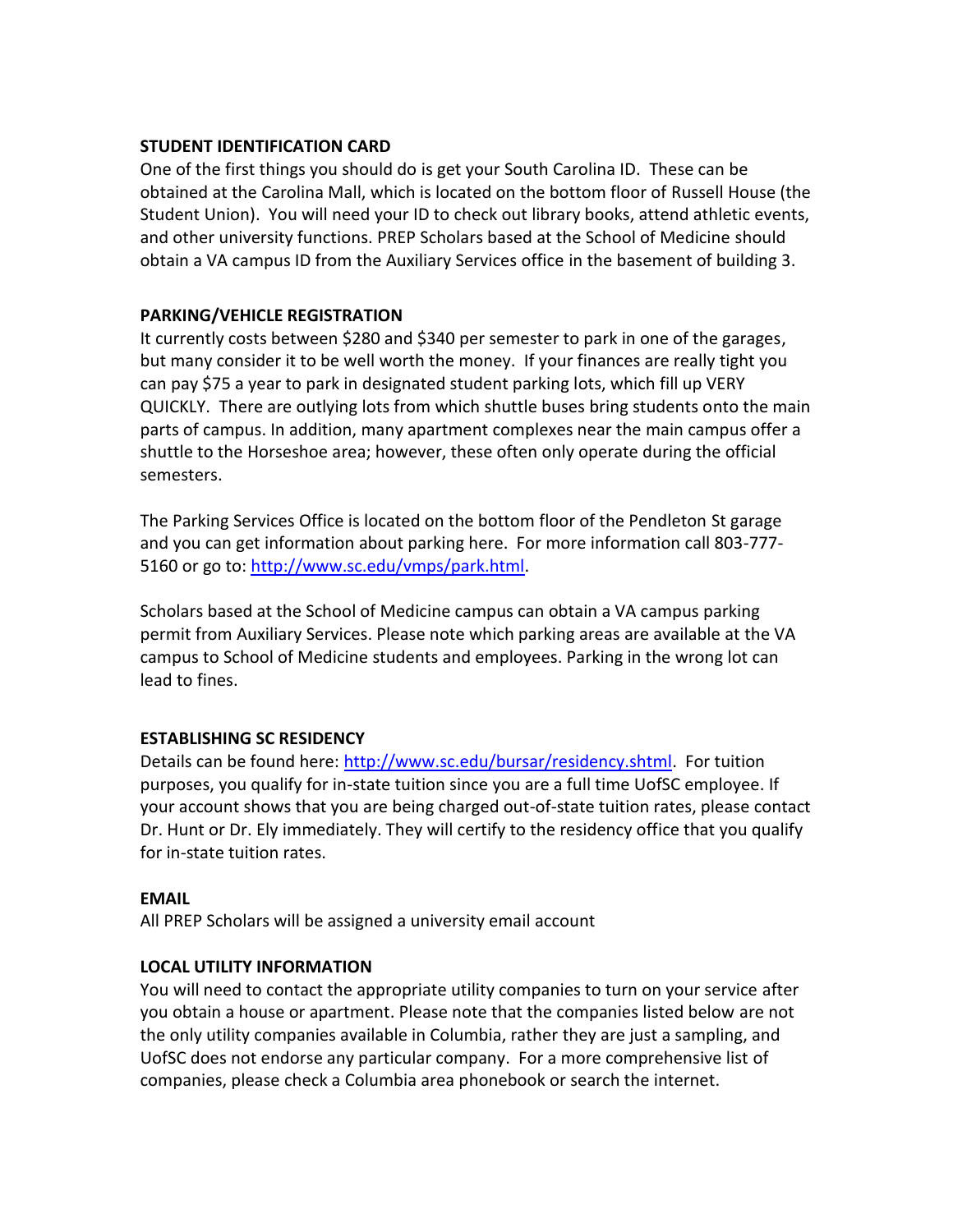#### **Electric and Gas**

Dominion Energy - 1-800-251-7234 or [www.sceg.com](http://www.sceg.com/)

#### **Home telephone**

ATT (BellSouth)<http://www.bellsouth.com/consumer/residentialservice/index.html> Vonage<https://www.vonage.com/>

#### **Water**

Columbia Water Department - 803-545-330[0 http://www.columbiasc.net/waterservices](http://www.columbiasc.net/waterservices)

#### **Cable TV/Internet**

Spectrum Cable - 803-252-2253<https://www.spectrum.com/?cmp=TWC> While on the main campus and at the medical school you have access to UofSC Wi-Fi

#### **GENERAL INFORMATION ABOUT THE CITY OF COLUMBIA**

For information about Columbia neighborhoods, city history, area attractions, arts and culture, bike paths, parks, etc. go to:<http://www.columbiasc.net/>

#### **HOUSING**

As full time temporary employees of the University of South Carolina, PREP Scholars are not eligible for student accommodation. Before coming to Columbia, we will put you in touch with other PREP Scholars with whom you may wish to share an apartment and, when you are here, we will provide you with information on suitable, affordable housing near the main and medical school campi. Apartments in Columbia are relatively inexpensive.

#### **WHERE TO GO WITH SPECIFIC COMPLAINTS**

There is no one designated way to handle every request or complaint. Your options include talking with your graduate student colleagues, your faculty mentor, your advisory committee, or other members of your lab. The PREP meetings are also a good forum for asking questions and discussing issues. In all cases, Drs. Hunt, Ely and Armstrong are always willing to help.

#### **CONFLICT RESOLUTION**

In the fifteen years of UofSC PREP, there has never been an occurrence that required intervention by the co-directors. Nevertheless, Dr. James Augustine, University Ombudsman and Dale Moore, Graduate School Ombudsman have volunteered their services if needs arise. More information about the Office of the University Graduate School Ombudsman can be found [here.](https://www.sc.edu/study/colleges_schools/graduate_school/opportunities_support/ombuds/index.php)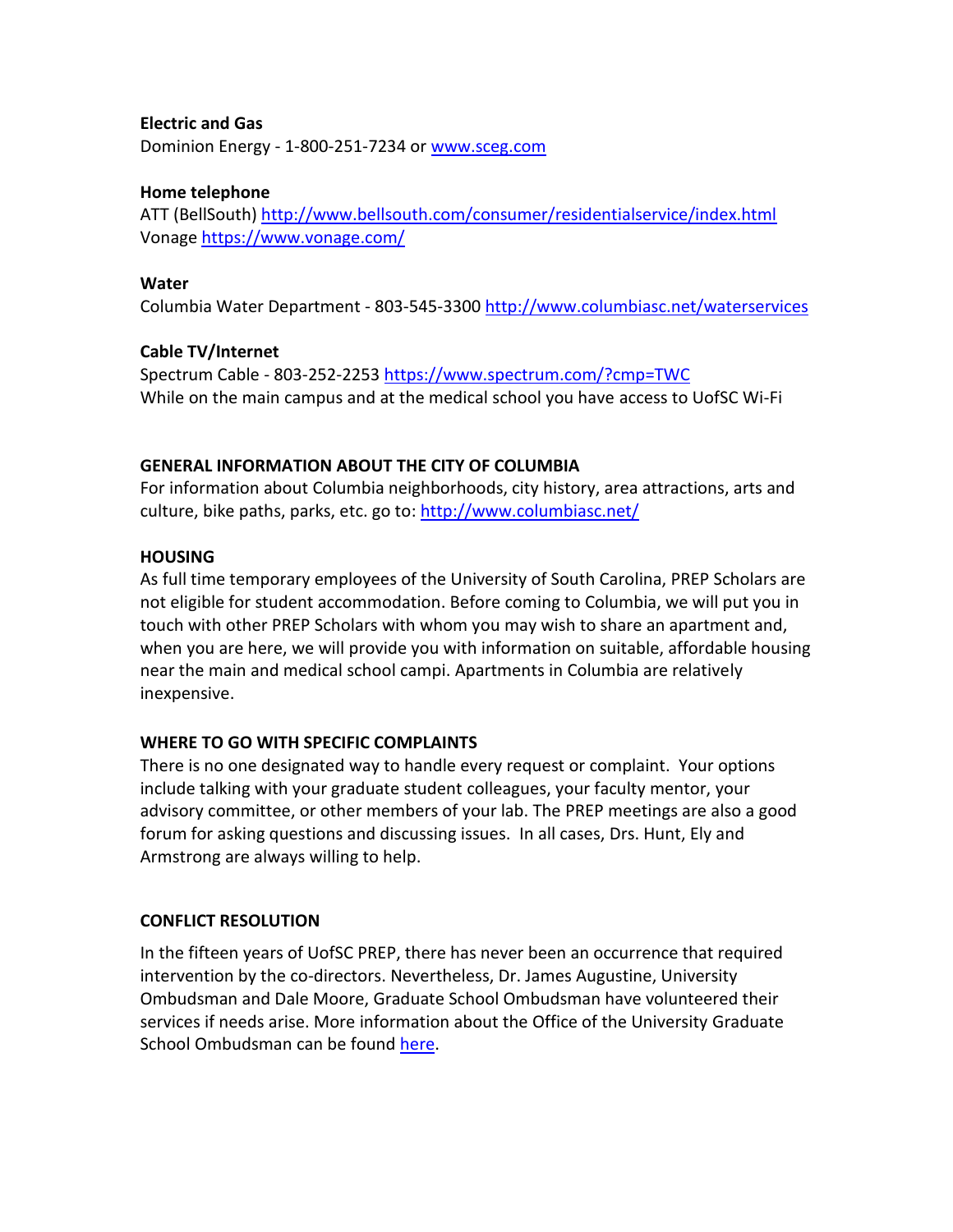#### **EVALUATION OF THE PREP PROGRAM**

Dr. Brittany Cook of The Wandersman Center will conduct evaluations of all aspects of UofSC PREP. Evaluations will be carried out each semester and will be reported to the PREP Steering Committee. PREP scholars are expected to attend evaluation meetings and to fill out evaluation forms as requested. Dr Cook also carries out exit interviews with all PREP Scholars.

#### **ONE YEAR OR TWO**

Scholars normally stay in PREP for one year. If you think that you will need more than one year to make a successful application to a graduate school of your choice, you should discuss this with the PREP directors. A second year is an unusual option and will only be decided by the directors near the end of year 1.

#### **AFTER PREP**

Your advisory committee will discuss career options with you and provide advice and assistance. There will be seminars on various career paths throughout the PREP year. These will include such topics as:

- Working at a large university
- Being a minority or woman in academia
- Working at a small college
- Careers in government research such as CDC or NIH
- Research in a large pharmaceutical company
- Research in a small biotech company

Many of these seminars are presented by former PREP Scholars. In addition, in November when you will be making your graduate school applications, we will have seminars on making a good application, presented by graduate directors of UofSC programs, and we will arrange mock graduate school interviews so that you will know what to expect.

You will be advised on your choice of graduate programs and guided through the application process. The directors will ensure that the application process goes smoothly.

Once you complete PREP and get into a graduate program, it is important that you keep in touch with Dr. Ely and Dr. Hunt. We want to know your success stories and we are **required** by NIH to keep track of your progress through the completion of your Ph.D., any postdoctoral programs, and your first job; in fact, we are asked to track your career for at least 15 years after you leave UofSC PREP. Your continued success helps ensure that UofSC PREP will be able to renew its funding.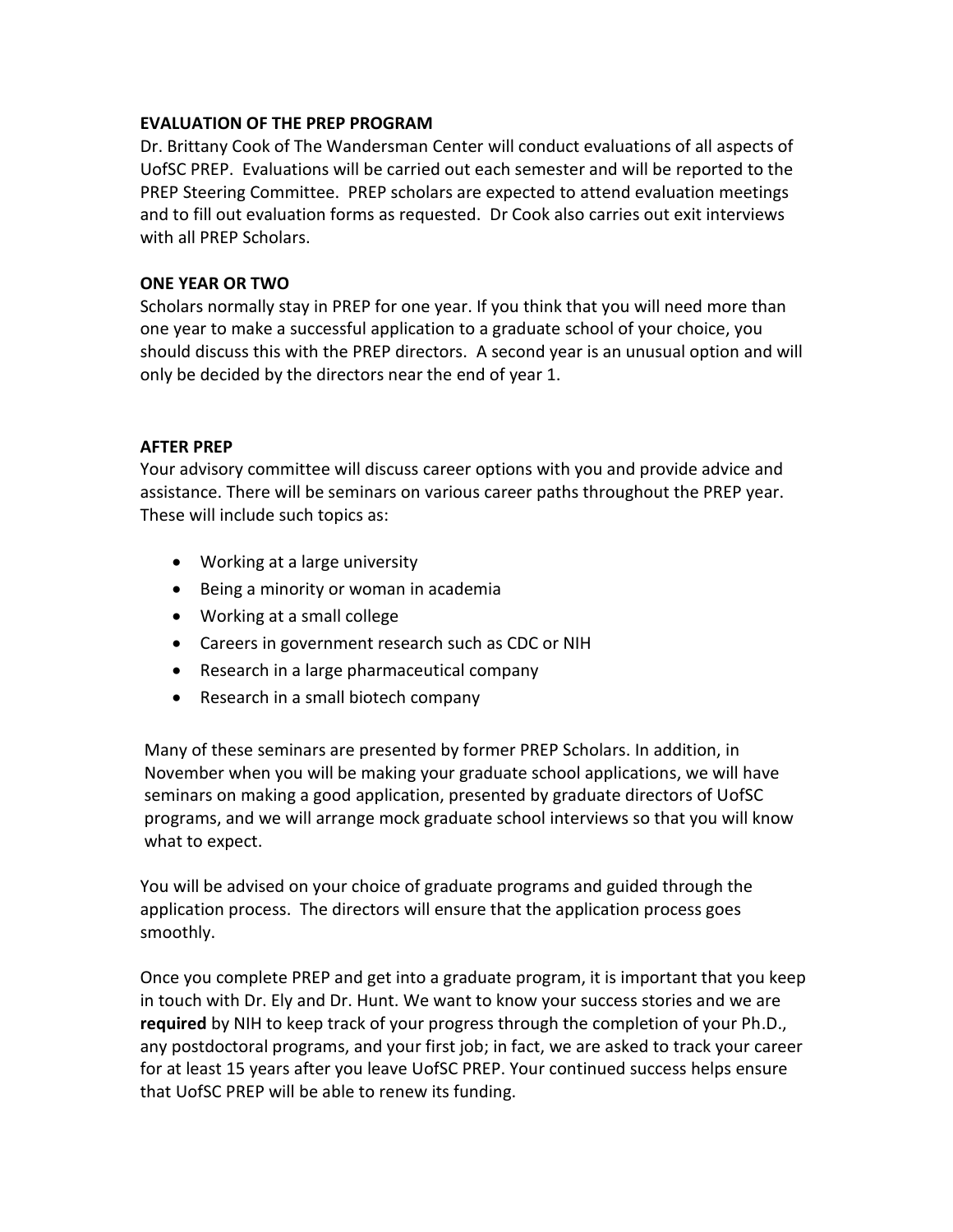Please note: Although you will be assigned either a UofSC or UofSC Medical School email account, these are usually terminated when you leave the university. So that we are able to keep in touch with you, we would appreciate that you give us a personal email address (Gmail, Yahoo, Hotmail etc.).

## **PREP SCHOLAR TOOLKIT**

#### **INTRODUCTION**

The following section of the handbook includes tools designed to help you to set a timeline for your completion of PREP and to meet goals you have for yourself while in the program. These tools can help facilitate communication between you and your faculty mentor, as well as with the PREP directors. The tools are designed to lead the PREP scholars in a more proactive direction about planning for your time in USC PREP. The tools should make the time during your mentor meetings more efficient and direct discussion of your progress between you and your faculty mentor. Each tool will be prefaced by directions about how the tool is to be used.

#### **PROGRAM COMPLETION TIMELINE CHECKLIST DIRECTIONS**

The major goal of UofSC PREP is to prepare you for graduate study in the field of biomedical sciences. The following timeline checklist is designed to help you keep on track of all the steps in the application process. Most Scholars complete PREP in one year.

It will be helpful to look at these timelines when you begin PREP and to decide your trajectory early so that you can complete your goals in the PREP in just one year. Many of the steps in the graduate school application process need to be started in your first semester.

Many schools are no longer requiring the GRE but some still do and you may want to apply to one of these. Taking the GRE includes allowing enough time to prepare properly. If you decide you want to take the GRE more than once, you must wait a month between each test. UofSC has GRE preparation classes. Please see Dr Ely for more information.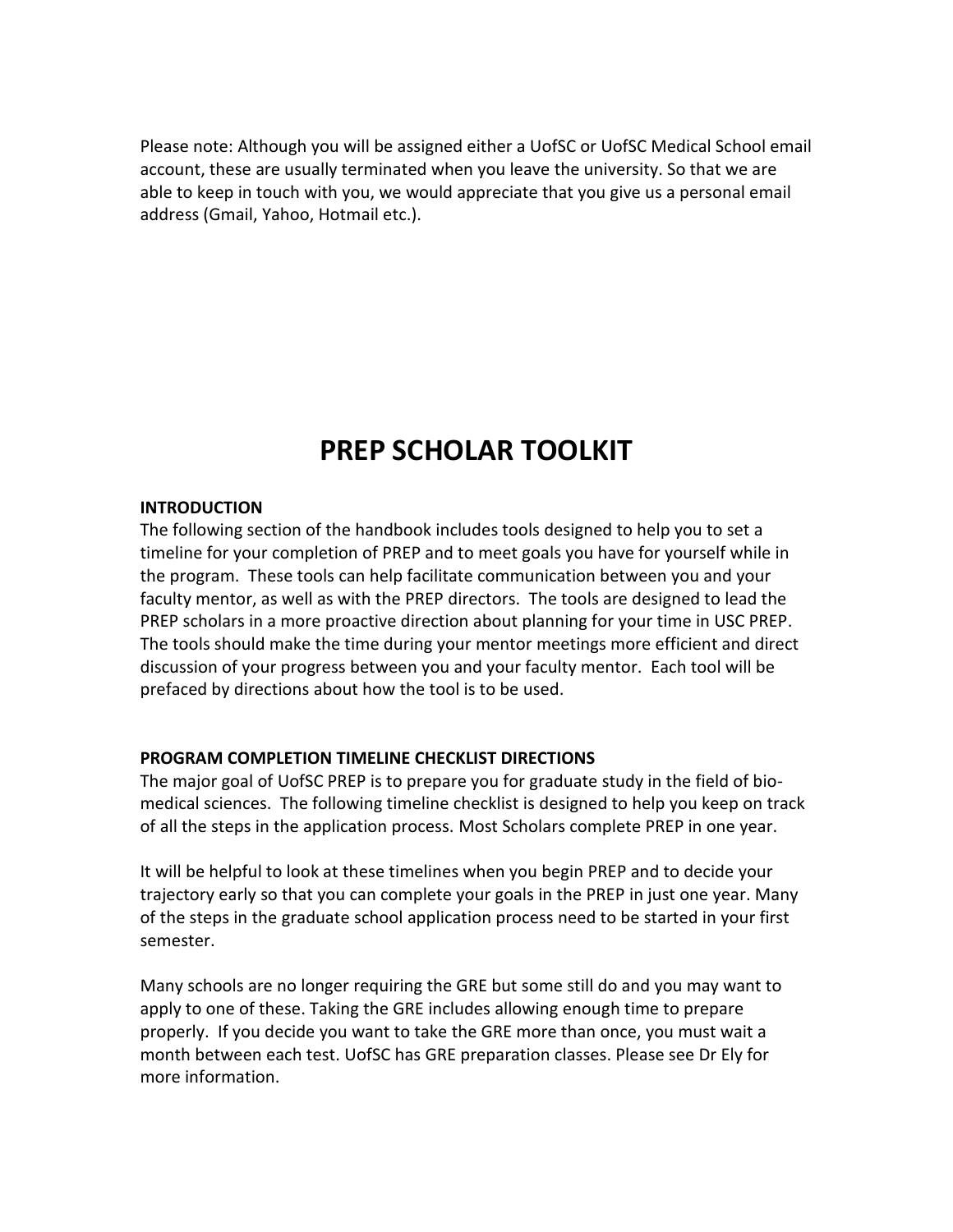The timeline will also help your faculty mentor see where you are in the process and help direct discussion that you will have about your transition to graduate school. You should raise any questions you may have about the application process with your mentor and with the PREP directors. Sharing your timeline with your mentor and the PREP directors will help keep you on the same page and allow them time to help you in the process.

## **PREP Scholar**

## **Individual Development Plan**

#### **University of South Carolina**

The Individual Development Plan (IDP) is a mechanism for creating and accomplishing both long and short term goals in pursuit of a desired career goal. To receive maximum benefit from the IDP process, it is essential that both PREP Scholar and their faculty mentor participate in the process. The PREP Scholar should complete the initial draft of the IDP and then review it with their research mentor.

**\_\_\_\_\_\_\_\_\_\_\_\_\_\_\_\_\_\_\_\_\_\_\_\_\_\_\_\_\_\_\_\_\_\_\_\_\_\_\_\_\_\_\_\_\_\_\_\_\_\_\_\_\_\_\_\_\_\_\_\_\_\_\_\_\_\_\_\_\_\_\_\_**

| <b>Name of PREP Scholar</b>   |  |
|-------------------------------|--|
|                               |  |
| Signature                     |  |
| <b>Date</b>                   |  |
|                               |  |
|                               |  |
| <b>Name of Primary Mentor</b> |  |
| <b>Signature</b>              |  |
| <b>Date</b>                   |  |
|                               |  |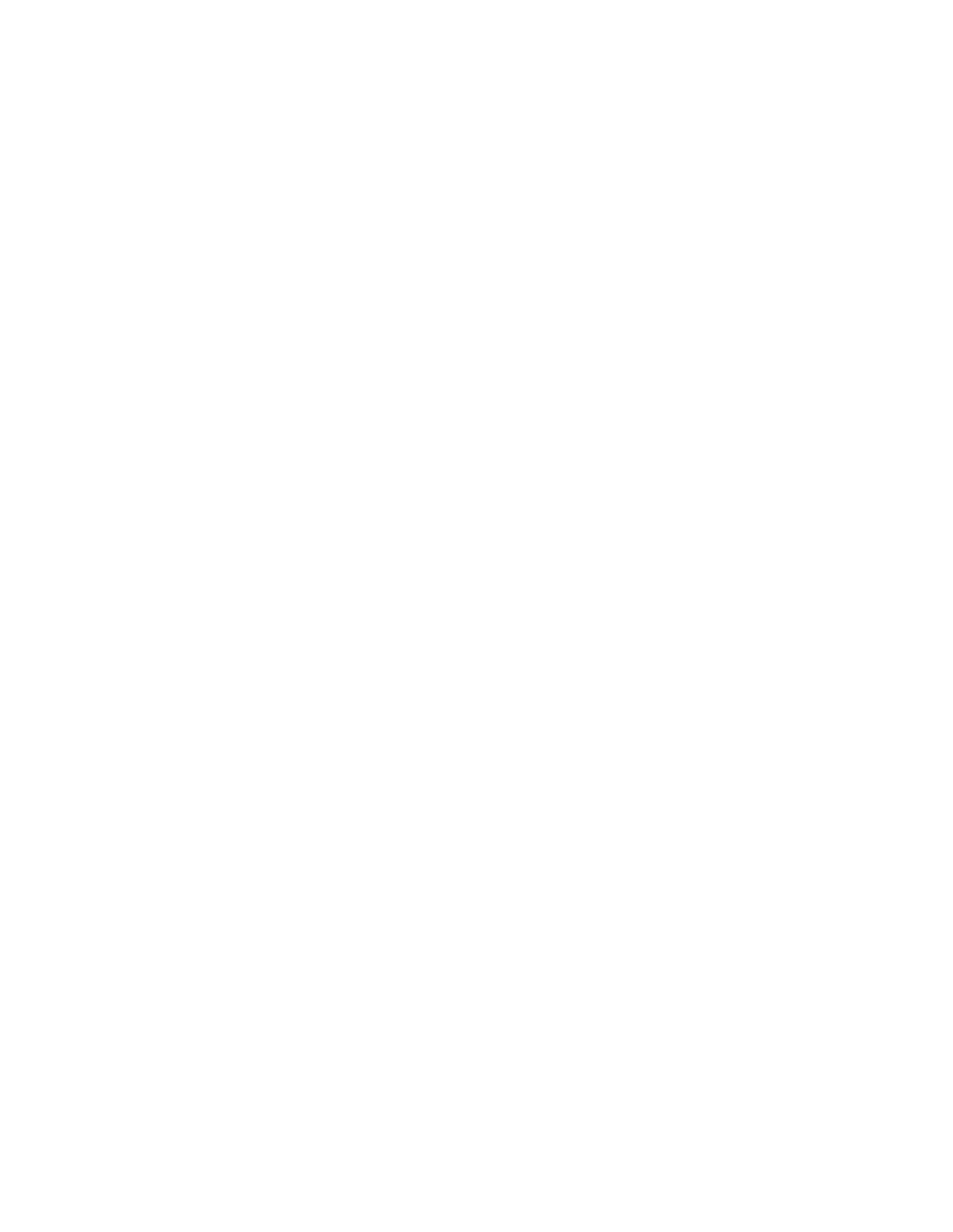### **Part I. Goals for This Year** (to be completed by the PREP Scholar)

#### **A. Research Goals**

Provide a timeline of research activities planned for this year.

#### **B. Training and Professional Goals and Progress**

List all planned activities for the rest of the year in the following categories. Provide as much detail as possible.

**Planned coursework**

**Graduate training research focus area**

**PhD program application process**

**Professional meeting attendance** 

## **Part II. Career Goals and Planning** (to be completed by the PREP Scholar)

**What is your current career goal?** (Need ideas? Look here: <http://www.sc.edu/career/exploremajors.html> )

**Why does this career appeal to you?**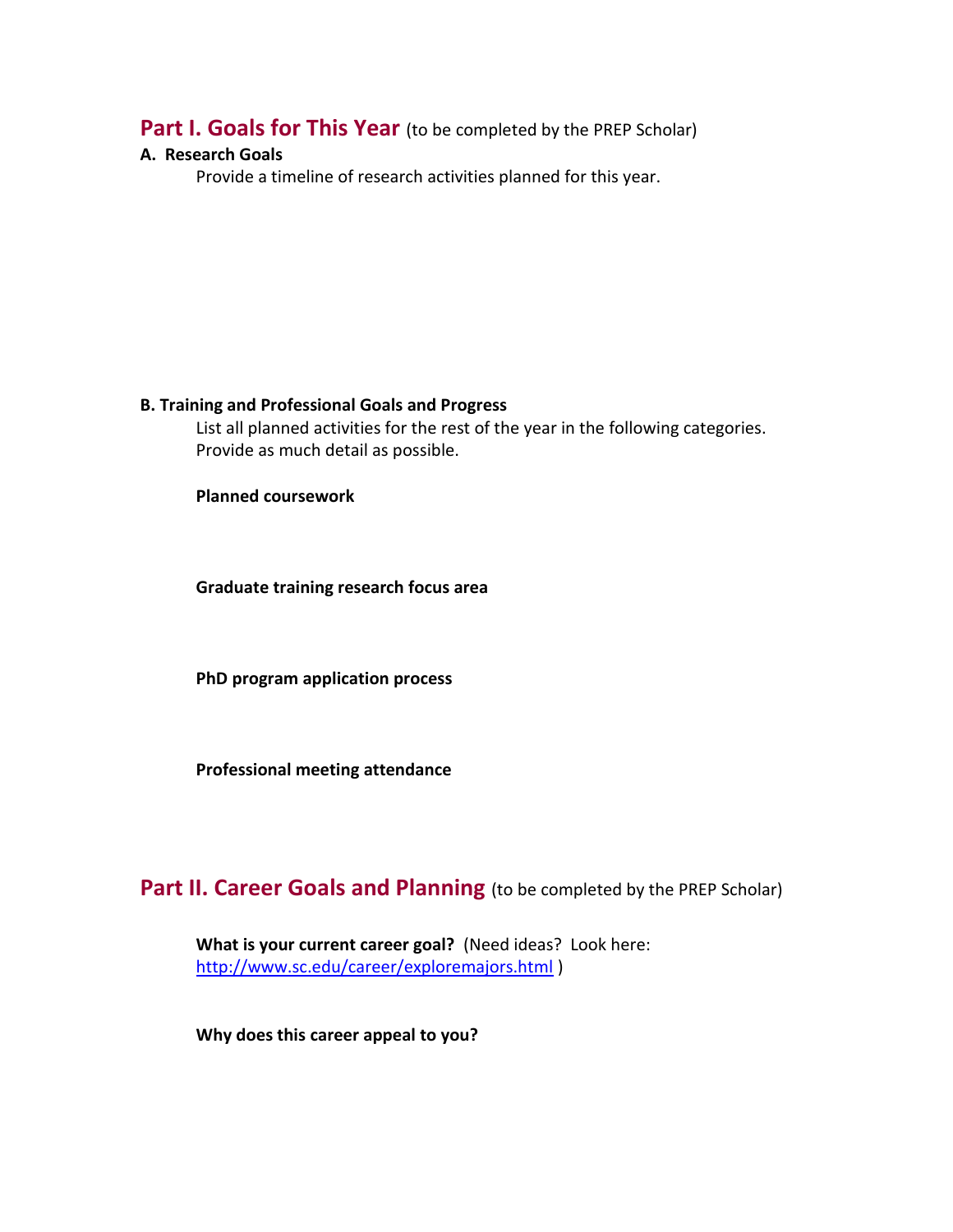**What other career path(s) interest(s) you?** 

**Why does this (do these) other career path(s) appeal to you?**

**In order to be competitive for your desired career path(s), what additional training or experience is needed prior to applying for positions?**